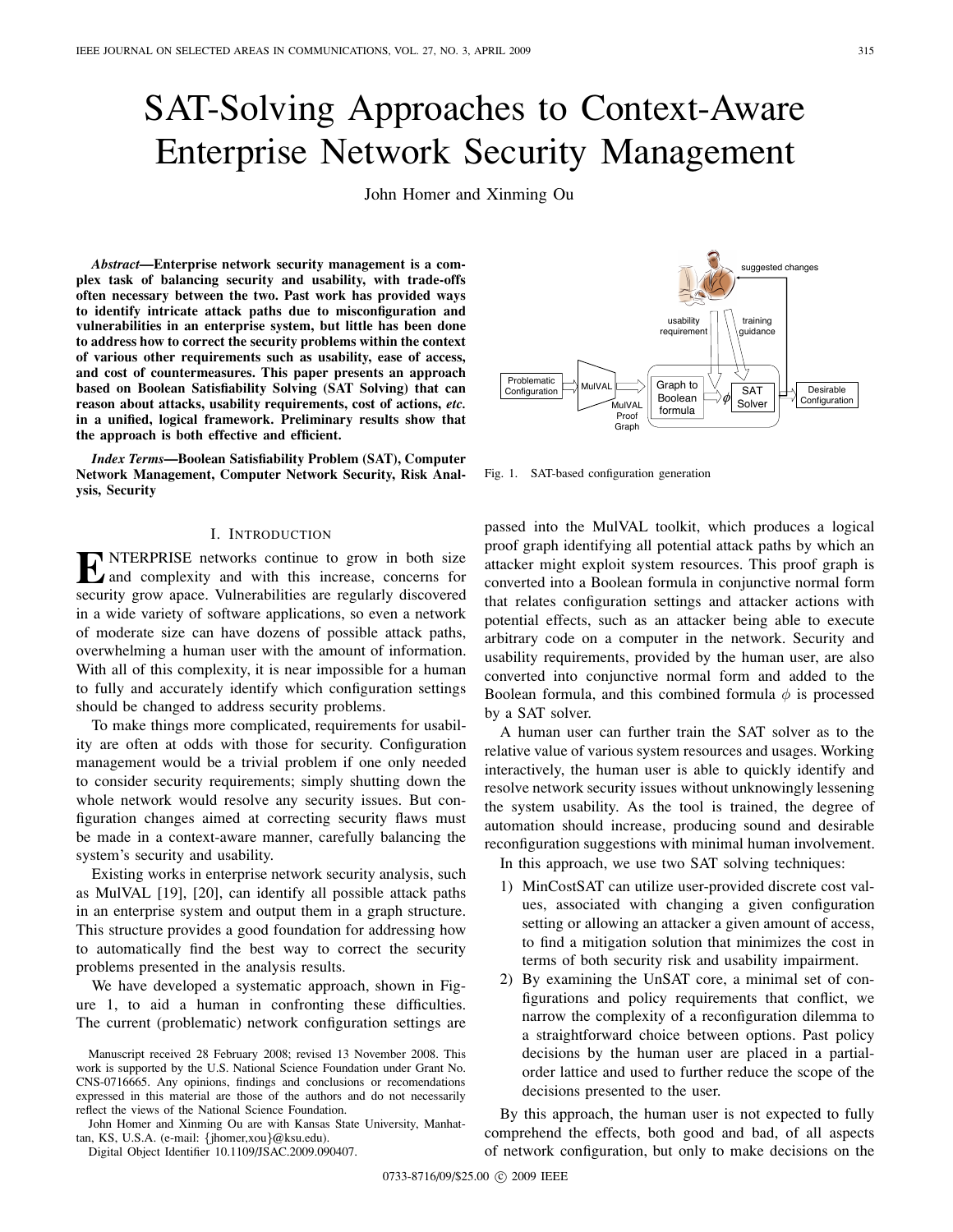

Fig. 2. A MulVAL proof graph

immediate relative value of specific instances of usability and security. In this way, we reduce an extremely complex problem to one of more manageable proportions, automating the verification of both security and usability policies while introducing a method by which conflicts can be quickly and verifiably resolved.

#### II. MULVAL SECURITY ANALYZER

We use the MulVAL tool suite [19], [20] for our work. MulVAL is a security analyzation tool that, given initial network configurations (machines, active services, inter-host reachability, *etc*.) and a database of known vulnerabilities, can identify all potential attack paths by which an attacker can exploit the system. These attack paths are assembled in a logical proof graph, showing how potentially successful attacks into the network are enabled by initial attacks on the outer edges. MulVAL's reasoning engine is specified declaratively in Datalog [1], providing inherent soundness of the results as well as an efficient  $O(N^2)$  running time [19].

Figure 2 shows part of the proof graph for an example enterprise network we studied. The diamond-shaped nodes in the graph represent privileges an attacker can gain through the exploits depicted as the elliptical nodes. System configuration data are represented by the rectangular nodes, such as  $c_1, c_2, c_3, c_4, c_5$ . These can be both administratordefined configuration settings, like host access permissions, and unintentional facts, such as an existing vulnerability in a specific application. The potential exploits -  $e_1, e_2, e_3$  link the causality relationship between a privilege that an attacker can gain and the preconditions that make this possible. For example, node  $e_1$  could correspond to a remote bufferoverflow attack on a service. It links the effect of the attack,  $p_1$  (which means the attacker can gain privilege on the victim machine), to pre-conditions for the attack, such as  $c_1$  (which could mean the existence of a buffer-overflow vulnerability in the service program), and  $p_2$  (which could mean the attacker's ability to send a maliciously crafted packet to the vulnerable service). All the arcs coming out of an exploit node like  $e_1$ 

form a logical AND relation, requiring all of its children to be true before this exploit can be used. The arcs coming out of a privilege node like  $p_1$  form a logical OR relation, in which multiple descendant nodes indicate alternative exploits by which an attacker can gain this privilege.

Although we have chosen to build our implementation based on the MulVAL proof graph, our approach can be based easily on other, similar tools for the production of network attack graphs (or fault propagation models) [6], [7], [11].

#### III. RECONFIGURATION USING SAT SOLVING

Since any network misconfiguration is technically resolvable (if only by removing all inter-machine access), reconfiguration decisions must be made in consideration of the cost of the changes needed and of usability requirements. We have developed two approaches based on advanced SAT solving techniques that can automatically suggest optimal configuration changes to address the security problems presented in a proof graph. Our approaches allow a user to provide feedback to the SAT solver so that constraints on usability, cost of deployment, and potential damage due to successful attacks can all be optimized in a unified framework.

### *A. Transforming proof graphs to Boolean formulas*

We first extract the causality relationships represented in a MulVAL proof graph and express them as a Boolean formula. This is best explained through an example. In the dependency proof graph of Figure 2, the AND node  $e_1$  means that the remote exploit is successful, since all of its children nodes  $p_2$ ,  $c_1$ ,  $c_2$  are enabled, and the result of the exploit is that the attacker gains privilege  $p_1$ .

This can be expressed by the following formula,

$$
p_2 \wedge c_1 \wedge c_2 \Rightarrow p_1
$$

Or, equivalently,

$$
\neg p_2 \vee \neg c_1 \vee \neg c_2 \vee p_1
$$

We similarly convert the other exploit nodes to construct the following formulae:

$$
e_1 = \neg p_2 \lor \neg c_1 \lor \neg c_2 \lor p_1
$$
  
\n
$$
e_2 = \neg c_2 \lor \neg c_3 \lor \neg c_5 \lor p_1
$$
  
\n
$$
e_3 = \neg c_4 \lor \neg c_5 \lor p_2
$$

Let  $\phi = e_1 \wedge e_2 \wedge e_3$ , then  $\phi$  is a Boolean formula in conjunctive normal form (CNF) whose size is linear in the size of the proof graph<sup>1</sup>.  $\phi$  encodes all the causality relationships between configuration data and potential attacker privileges shown in the proof graph. For example, if all of  $c_1, c_2, c_3, c_4, c_5$  are assigned the truth value T (as in the current configuration), then  $p_1, p_2$  must be assigned T to make a satisfying assignment for  $\phi$ . Therefore, if one wishes  $p_1, p_2$ to be false (meaning an attacker can gain neither of these privileges), at least some of  $c_1$ ,  $c_2$ ,  $c_3$ ,  $c_4$ ,  $c_5$  must be assigned F, meaning some of the current configuration settings need to be changed. Let  $\psi = \phi \land \neg p_1 \land \neg p_2$ ; then seeking a satisfying

<sup>1</sup>A MulVAL proof graph's size is quadratic in the size of the network (number of hosts) [19].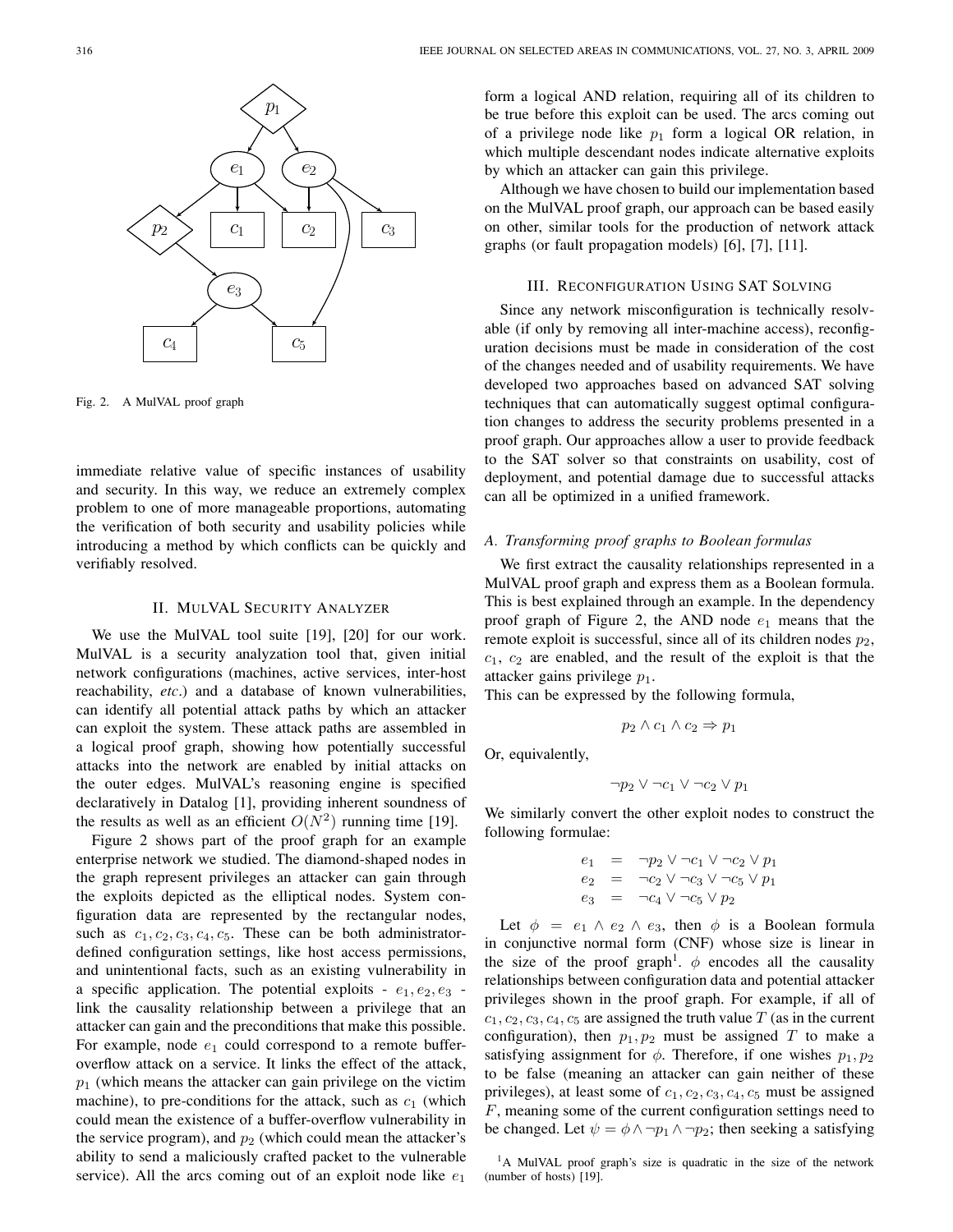assignment to  $\psi$  amounts to finding configuration settings that can prevent an attacker from gaining privileges  $p_1, p_2$ .

Every variable representing a configuration setting will be assigned  $T$  (meaning that the setting is "enabled") or  $F$  ("disabled"). Since every configuration setting is  $T$  ("enabled") when the proof graph is constructed, removing or "disabling" that setting will negate the associated variable. For example, if  $c_1$  represents the existence of a software vulnerability on the web server, the negation of that node means patching the vulnerability; if  $c<sub>5</sub>$  represents a reachability relationship between the Internet and the VPN server, disabling that node means blocking that access. If we feed  $\psi$  to a SAT solver, we can get a satisfying assignment by simply disabling all the configuration nodes  $c_1, c_2, c_3, c_4, c_5$ . This is certainly not an optimal solution; we need a secure configuration that maintains basic network usability.

A careful observation of the proof graph shows that by disabling  $c_5$  without altering  $c_1, c_2, c_3, c_4$ , we can prevent all the attack paths in the system, but we must consider the effects of this decision. It is not necessarily the case that a minimal number of system changes represents the optimal reconfiguration. Suppose again that  $c<sub>5</sub>$  represents accessibility of the VPN server from the Internet. Removing this access would certainly block an attacker, but it would also prevent legitimate users from remotely logging into the network via the VPN server. This type of trade-off between security and usability is often present in system configuration management.

In configuring an enterprise network, we want to compare not only the potential cost in damage from a successful attack, but also the potential losses arising from decreased network usability. If the cost of completely securing the network against attackers is much higher than the potential losses from attacks, it could be a better solution simply to acknowledge and tolerate the possibility that an attacker can obtain some minor privileges on the enterprise system. In this example, we may decide that an optimal solution would not force  $p_2$  to be false, so we can redefine our goal to be  $\psi = \phi \wedge \neg p_1$ .

We must now re-examine the proof graph in light of this new  $\psi$ . Suppose that  $c_1$  and  $c_3$  represent vulnerabilities present in system applications. By patching these two vulnerabilities, we can disable these two nodes and thus eliminate all attack paths that could enable an attacker to gain privilege  $p_1$ . This configuration would negate  $p_1$  without violating  $\phi$ , so it satisfies  $\psi$ .

Though it is relatively easy to examine and reconfigure this small example, a reliable and automated approach is needed to address security concerns in real-size enterprise networks. We now introduce two applications of SAT solving to resolve network misconfigurations by balancing costs and potential damage.

#### *B. MinCostSAT*

MinCostSAT is a SAT problem which minimizes the cost of the satisfying assignment [9]. Mathematically, given a Boolean formula  $\psi$  with *n* variables  $x_1, x_2, \ldots, x_n$ , each with cost  $c_i \geq$ 0, find a truth-value assignment  $X \in \{0,1\}^n$  such that X

satisfies  $\psi$  and minimizes

$$
C = \sum_{i=1}^{n} c_i x_i
$$

where  $x_i \in \{0, 1\}$  and  $1 \leq i \leq n$ .

MinCostSAT has been thoroughly studied by the SAT solving community [2], [5], [9], [14]. Although the problem is NP-hard, modern SAT solvers have been very successful in practice, being able to handle Boolean formulas with millions of variables and clauses in seconds. We use the MinCostChaff solver [5] which is a MinCostSAT solver based on the zChaff SAT solver [13].

The MinCostSAT problem minimizes the cost for variables that are assigned  $T$ . This matches the semantics for privilege variables, whose  $T$  assignment means an attacker can gain some privilege and thereby cause some damage. But for configuration variables, the cost would be incurred when it is disabled, or assigned  $F$ . To model this correctly, we first transform our formula to use the negation of a Boolean variable to represent each configuration node. This way, when the variable is assigned  $T$ , it means that the corresponding configuration node is disabled, which will incur some cost. For the example we used, the new formula derived from the attack graph will be  $\phi = \tilde{e_1} \wedge \tilde{e_2} \wedge \tilde{e_3}$ , where

$$
\begin{array}{rcl}\n\widetilde{e_1} & = & \neg p_2 \lor \widetilde{c_1} \lor \widetilde{c_2} \lor p_1 \\
\widetilde{e_2} & = & \widetilde{c_2} \lor \widetilde{c_3} \lor \widetilde{c_5} \lor p_1 \\
\widetilde{e_3} & = & \widetilde{c_4} \lor \widetilde{c_5} \lor p_2\n\end{array}
$$

Here  $\tilde{c}_1, \tilde{c}_2, \tilde{c}_3, \tilde{c}_4, \tilde{c}_5$  are the new Boolean variables such that  $\widetilde{c}_i = \neg c_i (1 \leq i \leq n)$ . For  $\tilde{\psi} = \tilde{\phi} \land \neg p_1$ , the MinCostSAT solution to  $\psi$  would be the desired solution for the enterprise system's reconfiguration, if we have correctly defined the costs for all variables.

With the expressiveness of Boolean formulas and the power of a SAT solver, a system administrator can ask questions like "what is the best way to reconfigure my system if I want to guarantee that the file server will not be compromised?" This can be done by forcing the Boolean variable  $x$  that corresponds to the privilege execCode(fileServer, someUser) to be false( i.e., conjoining  $\neg x$  to the original formula). He can also ask questions like "Can I make the file server secure while allowing the web server to be accessed from the Internet?" We have implemented mechanisms that allow a system administrator to specify those additional constraints for the various queries he would like to conduct. Those constraints can be straightforwardly specified in Datalog and automatically transformed into additional clauses in the Boolean formula to be solved by the MinCostSAT solver. This kind of constraint can also become a part of the configuration policy. For example, a user might decide that the web server must be accessible from the Internet. If the variable representing this configuration setting is forced true in the Boolean formula, MinCostSAT will never return a suggested reconfiguration that requires this access to be removed. Similarly, potential attacker privileges can be forced to be always false; for example, a user might decide that an attacker should never access the data historian, and so this access could be forced to be false, meaning that MinCostSAT will never allow it to be true. This effect could also be simulated by assigning unrealistically high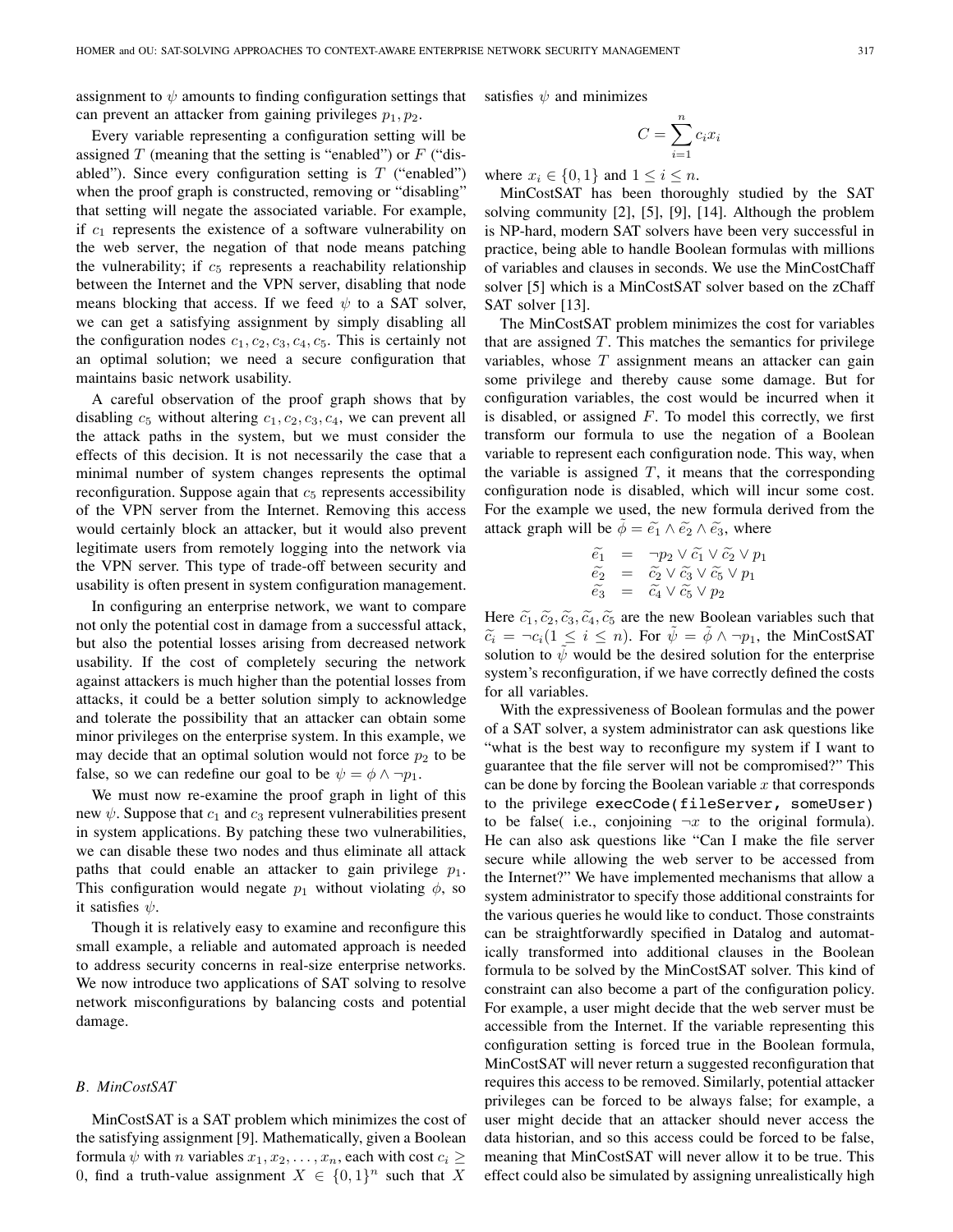costs for those variables; however, forcing them to be true or false will ensure that no reconfiguration suggestion will reverse this decision.

# *C. Scalability*

To test the scalability of our approach, we constructed simulated enterprise networks with two different sizes:

- I: 100 host machines, evenly divided in 10 subnets
- II: 250 host machines, evenly divided in 25 subnets

We also tested using two different cost functions:

- A: All clauses were assigned an equal cost. The effect of this cost policy would simply be to minimize the number of configuration changes made plus the number of compromised machines.
- B: Clauses representing code-execution privileges on a machine were assigned costs based on the machine's position in the network. The effect of this cost policy would be to have increasingly high costs for penetrations deeper into the network. The costs for blocking network access to hosts or disabling network services were significant. All other changes had equal, low cost.

The test was conducted on a Linux machine with Opteron Dual-Core 2214 2.2 GHz CPU, with 16GB memory, and running Gentoo Linux with kernel version 2.6.18-hardenedr6.

| Sz. | Cfn | # variables | # clauses | time (sec) |
|-----|-----|-------------|-----------|------------|
|     |     | 11,853      | 12,053    | 0.11       |
|     | в   | 11,853      | 12,053    | 0.21       |
| П   |     | 70,803      | 72,553    | 3.03       |
| Н   | в   | 70,803      | 72,553    | 6.49       |

The simulated networks on which we performed the above tests were certainly not representative of realistic enterprise network settings, but the performance indicates that modern SAT solvers are likely to be powerful enough to handle the configuration management problem we describe in this paper. Also, a highly correlated network configuration may produce nontrivial runtimes. A full-scope understanding of the scalability of this approach will require extensive real-world testing, currently planned for future work.

# *D. Iterative UNSAT Core Elimination*

We now introduce the second SAT solving technique, in which the concept of UNSAT core is leveraged for the identification and resolution of conflicts in the network policies. **Definition 1**. An unsatisfiable core is a subset of the original CNF clauses that is unsatisfiable in itself [4].

When a SAT solver finds a set of clauses to be unsatisfiable, a byproduct of this decision is the UNSAT core. Logically, given an unsatisfiable Boolean formula  $\psi$  in CNF, the UNSAT core  $\mu = u_1, u_2, \dots, u_m$  is a subset of all the clauses in  $\psi$ (shorthanded  $\mu \subseteq \psi$  hereafter) such that  $\psi$  will remain unsatisfiable while  $\mu$  remains unchanged. We generate the UNSAT core using the zChaff SAT solver's zcore function [13].

In this approach we will not rely on cost assignments, but rather on the balance between security and usability policies.

Returning to the example from section II, let security policy  $\delta = \neg p_1$ ; then our security policy specifies that an attacker should not be able to gain privilege  $p_1$ . Let usability policies  $\gamma_1 = c_1 \wedge c_2 \wedge c_4 \wedge c_5$  and  $\gamma_2 = c_2 \wedge c_3 \wedge c_5$ ; then our usability policies together specify that all current configuration settings are necessary to maintain basic network usefulness. So  $\psi = \phi \wedge \delta \wedge \gamma_1 \wedge \gamma_2$ .

An unsatisfiable formula arises when one policy demands that a certain fact be true while another policy demands that it be false. Let the UNSAT core be  $\mu = \phi_u \wedge \delta_u \wedge \gamma_u$ , where  $\phi_u \subseteq \phi$ ,  $\delta_u \subseteq \delta$ , and  $\gamma_u \subseteq \gamma$ . Each UNSAT core, then, will have some collection of derivation clauses based on MulVAL logic rules as well as security and usability policies specified by the user. Together, these constitute an unsatisfiable instance.

Obviously, the user cannot change the logical foundations of the MulVAl derivation rules, so the  $\mu$  cannot be resolved by altering any of  $\phi_u$ . To make the necessary reconfiguration decision, we request from the user an immediate decision of the relative importance among the elements of  $\delta_u$  and  $\gamma_u$ . In this example, the user would be prompted to choose the more desirable of  $\delta$  and  $\gamma_1$ . Let us suppose that the user decides that the security of the system is more important, and chooses to relax the  $\gamma_1$  constraint.

Relaxing  $\gamma_1$  (removing it from  $\psi$ ) does not necessarily mean that its preconditions will all be disabled; instead, only the configuration variables that conflict with  $\delta$  will be disabled. The other configuration variables will remain true (unchanged). It is possible, of course, that multiple UNSAT cores exist in a single Boolean formula. In our approach, we iteratively present each UNSAT core, prompting the user to decide for each core which policy constraint can be relaxed. In this way, a satisfiable configuration solution will eventually be reached. Note that if multiple UNSAT cores exist, the final, satisfiable configuration can be affected by the order of presentation of the UNSAT cores.

In this example, the new  $\psi = \phi \wedge \delta \wedge \gamma_2$  is again submitted to the SAT solver to check for a satisfiable solution, and again we find an UNSAT core. In this  $\mu$ , we find a conflict between  $\delta$  and  $\gamma_2$ , and the user is again prompted to decide which of the two may be relaxed. Suppose that the user again decides in favor of strong security, and chooses to relax  $\gamma_2$ . So  $\psi = \phi \wedge \delta$ and we can now find a satisfiable solution.

Utilizing the UNSAT core in this way precludes the need to assign costs to each network configuration setting beforehand, as is required for the MinCostSAT solution. So long as security and usability policies do not conflict, the user is not asked to decide between any two policies or attempt to assign discrete values to them. These decisions are only faced when an actual conflict has arisen, so the human user makes only necessary choices about system resource valuations.

*Partial-order lattice:* To further reduce the breadth of decisions faced by a human user, we have implemented a partial-order lattice to store the relative priorities between pairs of policies. Each time the human user is presented with the causes of an unsatisfiable conflict and selects one or more of those constraints to be relaxed, this decision is recorded in the partial-order lattice to be used as a reference for deciding future conflicts. We assume that the constraints that the user allows to be relaxed have a lower overall priority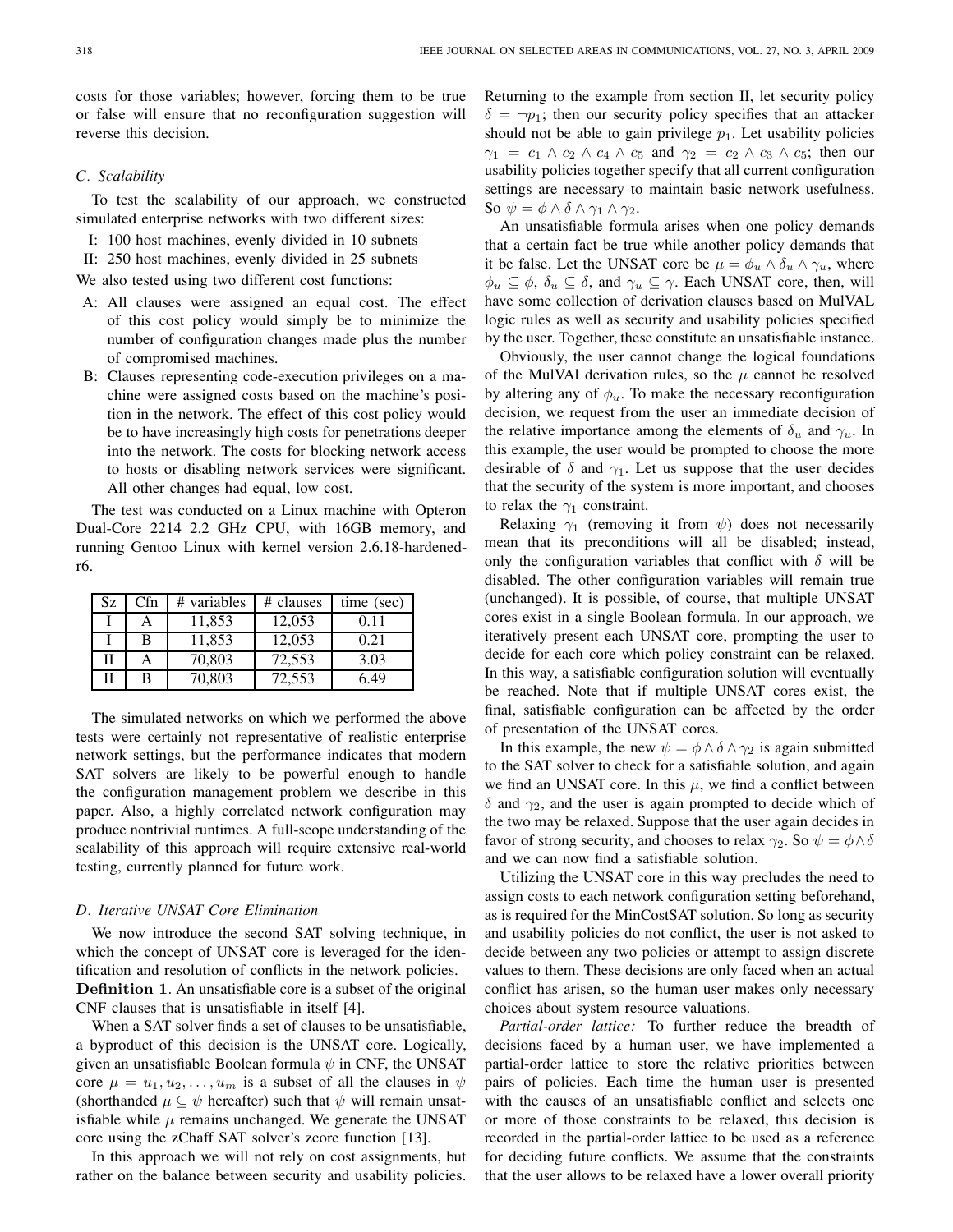

Fig. 3. An example enterprise network

than any clauses that were not relaxed, and this ordering is recorded in the lattice. In future decisions where two conflicting constraints appear for which an ordering is already known, the constraint with higher priority will not be offered to the user as a possibility for relaxation. In this way, conflicts are reduced to comparisons between configuration settings or policy requirements for which relative priorities are not known. Once known, these decisions need not be faced again.

#### IV. EXPERIMENTS

Figure 3 shows an example enterprise network that is based on a real (and much bigger) system. We are not able to disclose the real system due to the sensitivity of the information. However, the specific problems we encountered are the same for both the real and the adapted system.

**Subnets:** There are three subnets: a DMZ (Demilitarized Zone), an internal subnet (CORP Internal), and an Energy Management System (EMS) subnet, which is a control-system network for power grids.

**Hosts:** The functionalities of most of the hosts are selfexplanatory. One functionality of the EMS network is to gather real-time statistics, such as voltage, load, *etc.*, from the power generation and transmission facilities. This information, stored on the data historian, triggers various control signals through the communication servers to maintain proper operation of the power grid.

**Accessibility:** Both the web server and the VPN server are directly accessible from the Internet. The web server can access the file server through the NFS file-sharing protocol; the VPN server is allowed access to all hosts in the internal subnet. From the internal subnet, only the Citrix server is allowed access to the EMS subnet, and then only to the data historian.

**Threats:** An attacker with privileges on the EMS machines could potentially take control of physical infrastructures and drive them to a failed state, such as causing the turbine of a power generator to spin at a high speed until self-destruction.

**Vulnerabilities:** All the machines in the system may have software vulnerabilities in their various services and software applications. The users of the enterprise network may not be careful to protect their log-in credentials and might leak their user name and password to an attacker through various means, including social engineering. The data historian and the communication servers run a proprietary communication protocol that can be easily sabotaged.

# *A. Application of MinCostSAT approach*

We began with a simple configuration policy that assigned an equal cost to all changes in basic settings and to all potential attacker privileges. Based on this policy, running MinCostSAT produced recommendations to remove access from the Internet to the web server and VPN server as well as removing network services from the Citrix server, VPN server, and workstation, essentially cutting off all outside connections to the network. We then started refining the cost functions in awareness of realistic requirements on usability. In our testing, it took only three to four iterative steps to produce a realistic suggestion. We began by assigning high costs to changes in desired network access permissions and network services, as well as varying costs for allowing an attacker access to machines in various subnets, with highest costs in the control network subnet, lower in the internal subnet, and still lower in the DMZ. In this way, the policy asserted that there were higher potential costs in allowing an attacker access further into the system. After several more iterations of reassessing and reassigning costs, the suggested changes are to patch the existing vulnerability in webServer and either remove one employee's account on the VPN server or ensure that the employee's log-in information will not be compromised. Acting on these suggestions, an administrator could patch the vulnerability and spend some time ensuring that the employee understands good security procedures, such as using strong passwords. Based on the costs we used in our policy, MinCostSAT has determined that an attacker might be allowed minimal access to the webServer or vpnServer but will be prevented from accessing any machine in the internal and EMS subnets.

The policy thus produced can be saved for re-use in the future. We added to our example a second web server and file server, with a remote exploitation vulnerability in the newly-added web server. Running MulVAL and MinCostSAT again, using the same cost policy, immediately showed that this vulnerability must be patched. In this way, it took much less effort to produce useful results once a baseline policy has been well established.

It is important to note that assigning different costs can easily produce different suggestions. For example, if the cost assigned to patching the vulnerability in the web server was sufficiently high, the suggested solution might be to change the accessibility from the web server into the internal subnet and/or to remove the file sharing relationship between the Citrix server and the file server. The cost for changing a specific configuration parameter and the cost caused by a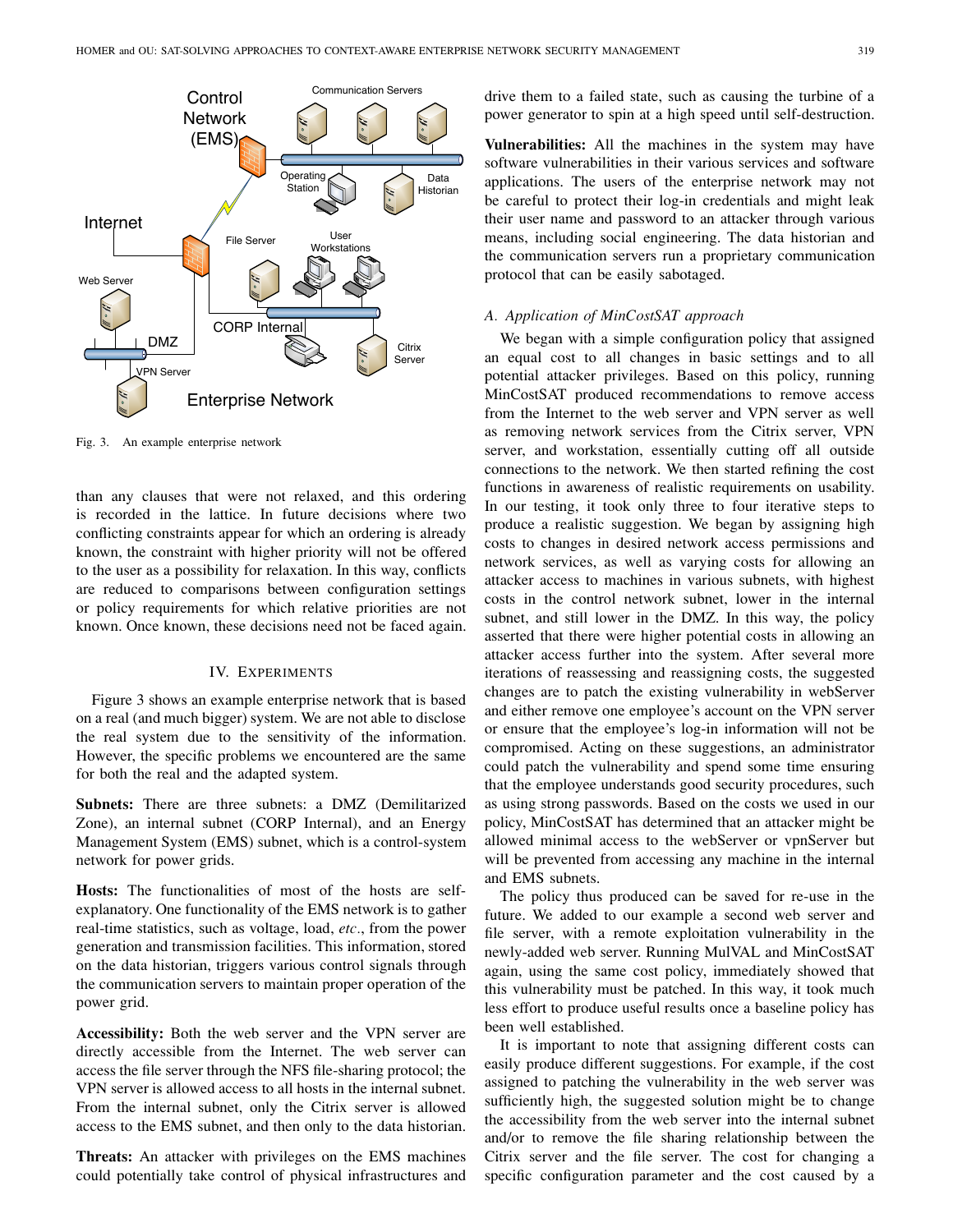potential attacker privilege will vary from one organization to another. There is no one-size-fits-all cost function suitable for all enterprise systems, and the user of the tool will have to define costs based on local requirements and policies.

#### *B. Application of UNSAT Core approach*

In applying the UNSAT core approach to this example, we began with an empty partial-order lattice. Our security policies stated that an attacker should not gain privilege to execute code on any host in the system, and for our usability policies, we required that each configuration setting remain unchanged.

Not surprisingly, we immediately encountered an UNSAT core. We were prompted to choose from among several constraints, some of which must be relaxed<sup>2</sup>:

- 1) Attacker must not be able to execute code on the web server
- 2) Allow access from Internet to web server via HTTP, port 80
- 3) The service httpd is running on the web server
- 4) A vulnerability exists in httpd on the web server

Suppose that we look into the vulnerability on the web server and find that no patch currently exists for it. We decide that the benefits of the web server outweigh the potential damage of an attack at this level in the network, so we relax the security constraint stating that an attacker should not gain privileges on the web server.

With this updated policy, we run the SAT solver and again encounter an UNSAT core. In this instance, we are asked to select from among the following constraints:

- 1) Attacker must not be able to execute code on the VPN server
- 2) Allow access from the Internet to the VPN server
- 3) The VPN service must be running the VPN server
- 4) User ordinaryEmployee is classified as "incompetent"
- 5) User ordinaryEmployee has an account on the VPN server

This decision is slightly harder, since an attack through the VPN server could cause more damage. We decide that the VPN server must remain accessible to employees, so we cannot impair its usefulness by blocking access from the Internet or removing the VPN service. User ordinaryEmployee is classified as "incompetent," meaning that he should not be expected to use strong, unique passwords and that his login data could easily be compromised. We decide, then, that his account on the VPN server should be disabled until such time as he can be trusted to follow strong security guidelines.

Running the SAT solver with the updated policy constraints, we now find a satisfiable configuration for the system. By adjusting our security policy (in acknowledging that an attacker might gain some privileges on the web server) and usability policy (by disabling ordinaryEmployee's VPN account) we can identify a system configuration that adheres to the remaining policy constraints.

2We give here the natural language meanings of the Boolean formulas presented by the application. For example, the first policy is the meaning of a constraint wherein the privilege to execute code on the web server is negated.

#### V. DISCUSSION

MinCostSAT requires cost functions that assign numeric values to every configuration setting and security or usability policy; these cost valuations may be difficult to assign fairly to all resources. Once decided, however, a minimumcost configuration can be determined at any time, simply by comparing the relative costs of potential security breaches to usability requirements. The biggest challenge with the MinCostSAT approach is determining the basis for the cost functions. Although any metric can be utilized, we suggest an approach wherein a uniform monetary amount is assigned, indicating, for example, the potential liability if an attacker gains access to a specific server or the cost of applying a fix to a known vulnerability.

The UNSAT core for conflict resolution requires no up-front cost assignments, relying instead on immediate decisions made only when a conflict is discovered. We believe that introducing a form of machine learning may assist the reasoning engine in ordering priorities of clauses that have not been previously directly compared, to further reduce the decisions a user faces. The nature of the UNSAT core, however, necessitates that a human user carefully examine all conflicts and make decisions as needed for all occurring conflicts.

Both approaches to configuration resolution, MinCostSAT and the UNSAT core, carry advantages and disadvantages. The optimal approach may be a combination of the two. As these approaches are refined, we believe that many of the low-level configuration settings will no longer be examined or weighed by the human user, who will deal only with policy requirements. A more automated reasoning engine can compare security and usability policies, identify conflicts, prompt for human prioritization between the two, and alter the necessary underlying configuration settings needed to resolve this conflict without introducing new conflicts into the system.

## VI. RELATED WORK

SAT solving has been used to address general configuration management problems in the ConfigAssure project at Telcordia [16], [17]. The general configuration problem concerns various requirements on service availability, performance, fault-tolerance, and security. The requirements are specified in a Prolog-like language and a Prolog partial evaluator carries the resulting constraints in the form of quantifier-free formula which is subsequently solved by a SAT solver. This technique supports both configuration synthesis and problem diagnosis and resolution in a logical framework. Our work is closely related to ConfigAssure, and we present a Datalog proof analysis technique that can convert a complete proofgraph into a linear-sized Boolean formula for configuration generation and policy specification. Besides, our focus is on attack modeling and how to resolve security threats in the context of usability requirements. It is likely that the two technologies can be integrated into a unified framework to address a complete set of requirements regarding enterprise network configuration management.

Dewri, *et al.* [3] formulates the security hardening problem as a *multi-objective optimization* problem, in which the cost for security hardening and the cost for potential damage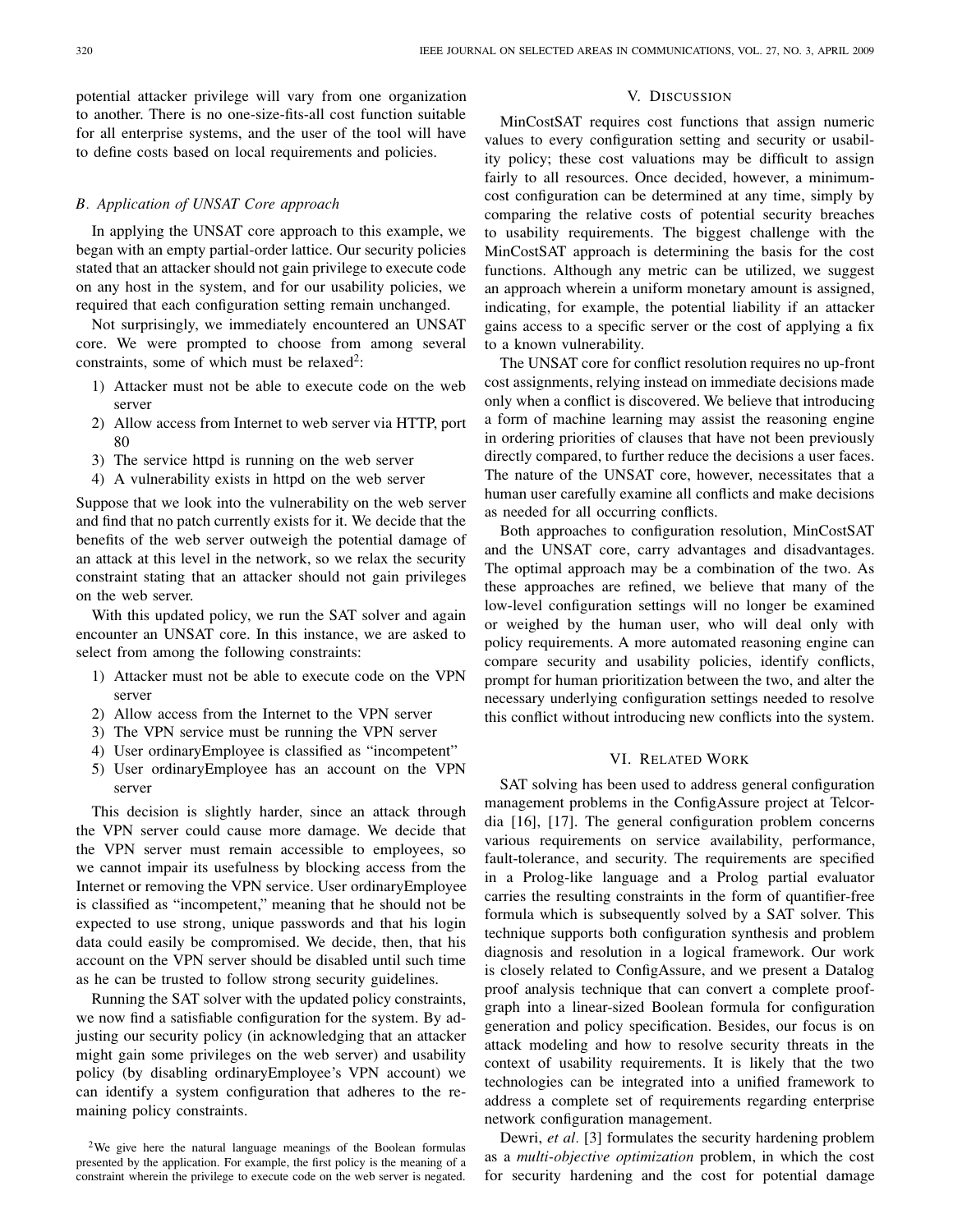caused by successful attacks are two objectives in the multiobjective optimization problem, whose solution is searched for by a genetic algorithm (GA). We adopt a different approach, MinCostSAT, to find a *provably* minimum-cost solution to the configuration problem. GA, on the other hand, cannot always guarantee to converge to the global optimum. Min-CostSAT is a specific optimization problem that has been studied extensively and thus is likely to outperform a general optimization algorithm such as GA for the specific problem. Adopting the SAT solving approach also allows the user to make the various queries we discussed in this paper and resolve potential conflicts in policy specification, in addition to finding the optimal solution for reconfiguration. The benefit of multi-objective optimization is that a user can be presented multiple optimal trade-offs between the two objectives. It will be interesting to study whether the MinCostSAT techniques can be extended to provide multiple trade-off solutions for the optimization problem.

Wang *et al.* [22] developed a graph search-based method for network hardening, with previous work by Noel *et al.* [18]. Their approach is different from ours. An attacker's goal is expressed as a propositional formula on the initial conditions through recursive substitution during graph traversal. The formula is then converted to disjunctive normal form (DNF) which will give all possible hardening options, from which an optimal one is chosen. The converted DNF could be exponential in the size of the attack graph, as admitted in the paper. In our approach, we formulate the optimization problem as a MinCostSAT problem on a Boolean formula whose size is *linear* in the size of the proof graph, and applies a well developed modern SAT solver to find the solution. This is likely to yield better performance since SAT solvers have been very successful in efficiently finding solutions to large Boolean formulas arising from practical problems.

A number of other works addressed the problem of how to use attack graphs to better manage the security of enterprise networks [8], [10], [12], [15], [21], [23]. The observations and insights from these previous works helped us develop the approach in this paper, and our work either complements or improves upon them. Our contribution is the development of formal, logic-based approaches where proof graphs from security analysis are used to compute reconfiguration suggestions automatically, taking into account not only security requirements, but also requirements on usability and trade-offs between costs of security hardening, costs of possible damage due to successful attacks, and costs of loss in usability.

## VII. CONCLUSION

We have introduced a methodology where the system security requirements can be converted to a Boolean formula and, using SAT solving techniques, one can quickly correct misconfigurations that may lead to multi-step, multi-host attacks in enterprise networks. This approach can account for both security and usability requirements, through the adoption of modern SAT solving techniques such as MinCostSAT and UNSAT core elimination. We presented a unified framework in which the competing requirements can be specified in a Boolean formula and an optimal solution can be searched for that provides a reasonable trade-off between the various

requirements for practical security administration. Preliminary experimental results on both realistic and synthesized enterprise network settings indicate that the SAT solving approach is effective and scalable.

#### VIII. ACKNOWLEDGMENT

We would like to thank Zhaohui Fu and Sharad Malik for providing us the zChaff and MinCostChaff SAT solvers for our research. Raj Rajagopalan gave valuable comments on an earlier draft of this article. We would also like to thank the anonymous reviewers for the helpful comments.

#### **REFERENCES**

- [1] Stefano Ceri, Georg Gottlob, and Letizia Tanca. What you always wanted to know about Datalog (and never dared to ask). *IEEE Trans. Knowledge Data Eng.*, 1(1):146–166, 1989.
- [2] Olivier Coudert. On solving covering problems. In *33rd Design Automation Conference (DAC'96)*, pages 197–202, 1996.
- [3] Rinku Dewri, Nayot Poolsappasit, Indrajit Ray, and Darrell Whitley. Optimal security hardening using multi-objective optimization on attack tree models of networks. In *14th ACM Conference on Computer and Communications Security (CCS)*, 2007.
- [4] Zhaohui Fu and Sharad Malik. On solving the partial MAX-SAT problem. In Armin Biere and Carla P. Gomes, editors, *Proc. Theory Applications Satisfiability Testing - SAT 2006*, pages 252–265, 2006.
- [5] Zhaohui Fu and Sharad Malik. Solving the Minimum-Cost Satisfiability problem using SAT based branch and bound search. In *Proc.International Conference on Computer-Aided Design (ICCAD)*, San Jose, CA, USA, 2006.
- [6] Kyle Ingols, Richard Lippmann, and Keith Piwowarski. Practical attack graph generation for network defense. In *22nd Annual Computer Security Applications Conference (ACSAC)*, Miami Beach, Florida, December 2006.
- [7] Sushil Jajodia, Steven Noel, and Brian O'Berry. Topological analysis of network attack vulnerability. In V. Kumar, J. Srivastava, and A. Lazarevic, editors, *Managing Cyber Threats: Issues, Approaches and Challanges*, chapter 5. Kluwer Academic Publisher, 2003.
- [8] Somesh Jha, Oleg Sheyner, and Jeannette M. Wing. Two formal analyses of attack graphs. In *Proc.15th IEEE Computer Security Foundations Workshop*, pages 49–63, Nova Scotia, Canada, June 2002.
- [9] Xiao Yu Li. *Optimization Algorithms for the Minimum-Cost Satisfiability Problem*. PhD thesis, North Carolina State University, Raleigh, North Carolina, 2004.
- [10] Richard Lippmann, Kyle Ingols, Chris Scott, Keith Piwowarski, Kendra Kratkiewicz, Mike Artz, and Robert Cunningham. Validating and restoring defense in depth using attack graphs. In *Military Communications Conference (MILCOM)*, Washington, DC, U.S.A., October 2006.
- [11] Richard Lippmann and Kyle W. Ingols. An annotated review of past papers on attack graphs. Technical report, MIT Lincoln Laboratory, March 2005.
- [12] Richard P. Lippmann, Kyle W. Ingols, Chris Scott, Keith Piwowarski, Kendra Kratkiewicz, Michael Artz, and Robert Cunningham. Evaluating and strengthening enterprise network security using attack graphs. Technical Report ESC-TR-2005-064, MIT Lincoln Laboratory, October 2005.
- [13] Yogesh S. Mahajan, Zhaohui Fu, and Sharad Malik. Zchaff2004: An efficient SAT solver. In *Lecture Notes in Computer Science SAT 2004 Special Volume*, pages 360–375. LNCS 3542, 2004.
- [14] Vasco M. Manquinho and Jo ao P. Marques-Silva. Search pruning techniques in SAT-based branch-and-bound algorithmsfor the binate covering problem. *IEEE Trans. Computer-Aided Design*, 21:505–516, 2002.
- [15] Vaibhav Mehta, Constantinos Bartzis, Haifeng Zhu, Edmund Clarke, and Jeannette Wing. Ranking attack graphs. In *Proc. Recent Advances in Intrusion Detection (RAID)*, September 2006.
- [16] Sanjai Narain. Network configuration management via model finding. In *Proc. 19th conference on Large Installation System Administration Conference (LISA)*, 2005.
- [17] Sanjai Narain, Gary Levin, Vikram Kaul, and Sharad Malik. Declarative infrastructure configuration synthesis and debugging. *J. Network Systems and Management, Special Issue on Security Configuration*, 2008.